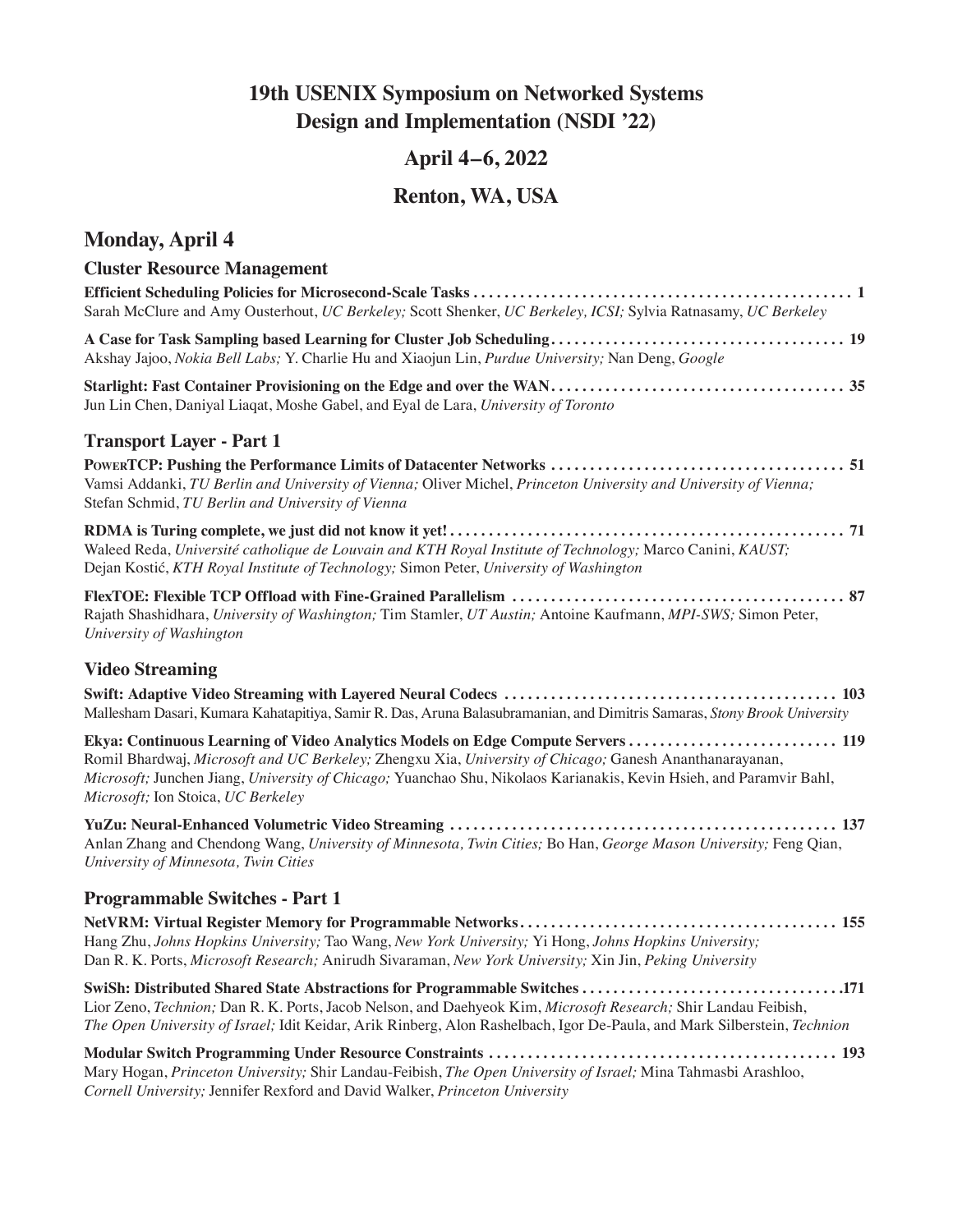## **Security and Privacy**

| Frank Cangialosi, MIT CSAIL; Neil Agarwal, Princeton University; Venkat Arun, MIT CSAIL; Junchen Jiang,<br>University of Chicago; Srinivas Narayana and Anand Sarwate, Rutgers University; Ravi Netravali, Princeton University                                                                                                                         |
|---------------------------------------------------------------------------------------------------------------------------------------------------------------------------------------------------------------------------------------------------------------------------------------------------------------------------------------------------------|
| Zachary Newman, Sacha Servan-Schreiber, and Srinivas Devadas, MIT CSAIL                                                                                                                                                                                                                                                                                 |
| Yérom-David Bromberg, Quentin Dufour, and Davide Frey, Univ. Rennes - Inria - CNRS - IRISA; Etienne Rivière, UCLouvain                                                                                                                                                                                                                                  |
| <b>Network Troubleshooting and Debugging</b>                                                                                                                                                                                                                                                                                                            |
| Closed-loop Network Performance Monitoring and Diagnosis with SpiderMon 267<br>Weitao Wang and Xinyu Crystal Wu, Rice University; Praveen Tammana, Indian Institute of Technology Hyderabad;<br>Ang Chen and T. S. Eugene Ng, Rice University                                                                                                           |
| Xinhao Kong, Duke University and ByteDance Inc.; Yibo Zhu, Huaping Zhou, Zhuo Jiang, Jianxi Ye, and Chuanxiong Guo,<br>ByteDance Inc.; Danyang Zhuo, Duke University                                                                                                                                                                                    |
| Siva Kesava Reddy Kakarla, University of California, Los Angeles; Ryan Beckett, Microsoft; Todd Millstein,<br>University of California, Los Angeles, and Intentionet; George Varghese, University of California, Los Angeles                                                                                                                            |
| <b>Operational Track - Part 1</b>                                                                                                                                                                                                                                                                                                                       |
| Decentralized cloud wide-area network traffic engineering with BLASTSHIELD  325<br>Umesh Krishnaswamy, Rachee Singh, Nikolaj Bjørner, and Himanshu Raj, Microsoft                                                                                                                                                                                       |
| Congcong Miao and Minggang Chen, <i>Tencent</i> ; Arpit Gupta, UC Santa Barbara; Zili Meng, Lianjin Ye, and Jingyu Xiao,<br>Tsinghua University; Jie Chen, Zekun He, and Xulong Luo, Tencent; Jilong Wang, Tsinghua University, BNRist, and<br>Peng Cheng Laboratory; Heng Yu, Tsinghua University                                                      |
| Manikandan Arumugam, Arista; Deepak Bansal, Microsoft; Navdeep Bhatia, Arista; James Boerner, Microsoft;<br>Simon Capper, Arista; Changhoon Kim, Intel; Sarah McClure, Neeraj Motwani, and Ranga Narasimhan, Microsoft;<br>Urvish Panchal, Arista; Tommaso Pimpo, Microsoft; Ariff Premji, Arista; Pranjal Shrivastava and Rishabh Tewari,<br>Microsoft |
| Yifan Li, Tsinghua University and Alibaba Group; Jiaqi Gao, Ennan Zhai, Mengqi Liu, Kun Liu, and Hongqiang Harry Liu,<br>Alibaba Group                                                                                                                                                                                                                  |
| <b>Wireless - Part 1</b>                                                                                                                                                                                                                                                                                                                                |
| Exploiting Digital Micro-Mirror Devices for Ambient Light Communication  387<br>Talia Xu, Miguel Chávez Tapia, and Marco Zúñiga, Technical University Delft                                                                                                                                                                                             |
| Tusher Chakraborty and Heping Shi, Microsoft; Zerina Kapetanovic, University of Washington; Bodhi Priyantha,<br>Microsoft; Deepak Vasisht, UIUC; Binh Vu, Parag Pandit, Prasad Pillai, Yaswant Chabria, Andrew Nelson,<br>Michael Daum, and Ranveer Chandra, Microsoft                                                                                  |
| Kai Geissdoerfer and Marco Zimmerling, TU Dresden                                                                                                                                                                                                                                                                                                       |
| Saiyan: Design and Implementation of a Low-power Demodulator for LoRa Backscatter Systems  437<br>Xiuzhen Guo, Tsinghua University; Longfei Shangguan, University of Pittsburgh & Microsoft; Yuan He, Tsinghua                                                                                                                                          |

*University;* Nan Jing, *Yanshan University;* Jiacheng Zhang, Haotian Jiang, and Yunhao Liu, *Tsinghua University*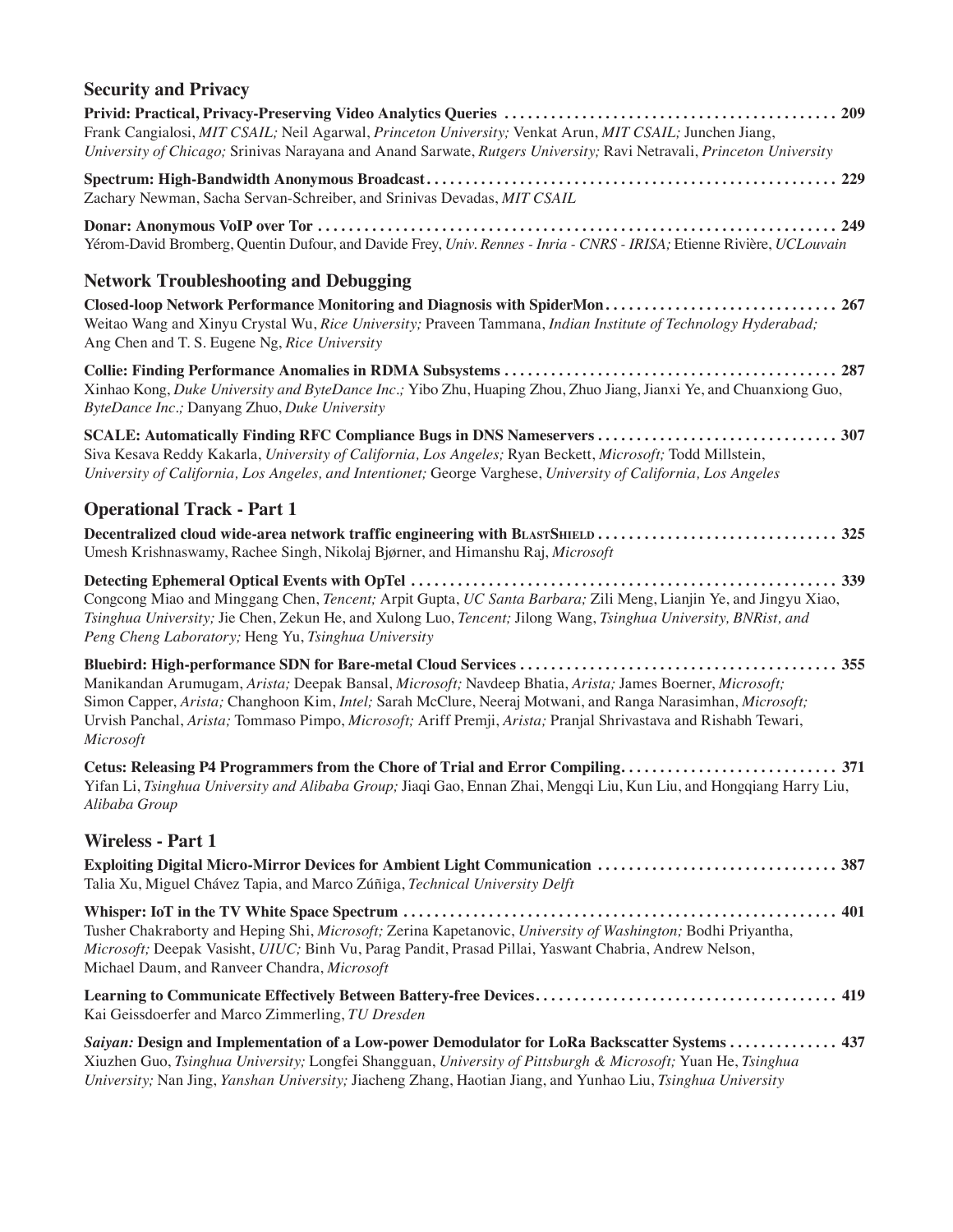# **Tuesday, April 5**

## **Reliable Distributed Systems**

| Ali Najafi, Meta; Michael Wei, VMware Research                                                                                                                                                                                                                                                                                                                                                                                 |
|--------------------------------------------------------------------------------------------------------------------------------------------------------------------------------------------------------------------------------------------------------------------------------------------------------------------------------------------------------------------------------------------------------------------------------|
| Alex Shamis and Peter Pietzuch, Microsoft Research and Imperial College London; Burcu Canakci, Cornell University;<br>Miguel Castro, Cédric Fournet, Edward Ashton, Amaury Chamayou, Sylvan Clebsch, and Antoine Delignat-Lavaud,<br>Microsoft Research; Matthew Kerner, Microsoft Azure; Julien Maffre, Olga Vrousgou, Christoph M. Wintersteiger,<br>and Manuel Costa, Microsoft Research; Mark Russinovich, Microsoft Azure |
| DispersedLedger: High-Throughput Byzantine Consensus on Variable Bandwidth Networks 493<br>Lei Yang, Seo Jin Park, and Mohammad Alizadeh, MIT CSAIL; Sreeram Kannan, University of Washington;<br>David Tse, Stanford University                                                                                                                                                                                               |
| <b>Raising the Bar for Programmable Hardware</b>                                                                                                                                                                                                                                                                                                                                                                               |
| Giuseppe Siracusano, NEC Laboratories Europe; Salvator Galea, University of Cambridge; Davide Sanvito,<br>NEC Laboratories Europe; Mohammad Malekzadeh, Imperial College London; Gianni Antichi, Queen Mary University<br>of London; Paolo Costa, Microsoft Research; Hamed Haddadi, Imperial College London; Roberto Bifulco,<br><b>NEC Laboratories Europe</b>                                                               |
| Elixir: A High-performance and Low-cost Approach to Managing Hardware/Software Hybrid Flow Tables                                                                                                                                                                                                                                                                                                                              |
| Yanshu Wang and Dan Li, Tsinghua University; Yuanwei Lu, Tencent; Jianping Wu, Hua Shao, and Yutian Wang,<br>Tsinghua University                                                                                                                                                                                                                                                                                               |
| Gearbox: A Hierarchical Packet Scheduler for Approximate Weighted Fair Queuing  551<br>Peixuan Gao and Anthony Dalleggio, New York University; Yang Xu, Fudan University; H. Jonathan Chao, New York University                                                                                                                                                                                                                |
| <b>Testing and Verification</b>                                                                                                                                                                                                                                                                                                                                                                                                |
| Rishabh Iyer, Katerina Argyraki, and George Candea, EPFL                                                                                                                                                                                                                                                                                                                                                                       |
| Solal Pirelli, EPFL; Akvilė Valentukonytė, Citrix Systems; Katerina Argyraki and George Candea, EPFL                                                                                                                                                                                                                                                                                                                           |
| Peng Zhang, Xi'an Jiaotong University; Aaron Gember-Jacobson, Colgate University; Yueshang Zuo, Yuhao Huang,<br>Xu Liu, and Hao Li, Xi'an Jiaotong University                                                                                                                                                                                                                                                                  |
| Ryan Beckett, <i>Microsoft</i> ; Aarti Gupta, <i>Princeton University</i>                                                                                                                                                                                                                                                                                                                                                      |
| <b>Programmable Switches - Part 2</b>                                                                                                                                                                                                                                                                                                                                                                                          |
| Enabling In-situ Programmability in Network Data Plane: From Architecture to Language 635<br>Yong Feng and Zhikang Chen, Tsinghua University; Haoyu Song, Futurewei Technologies; Wenquan Xu, Jiahao Li,<br>Zijian Zhang, Tong Yun, Ying Wan, and Bin Liu, Tsinghua University                                                                                                                                                 |
| Jiarong Xing and Kuo-Feng Hsu, Rice University; Matty Kadosh, Alan Lo, and Yonatan Piasetzky, Nvidia;<br>Arvind Krishnamurthy, University of Washington; Ang Chen, Rice University                                                                                                                                                                                                                                             |
| Guanyu Li, Tsinghua University; Menghao Zhang, Tsinghua University; Kuaishou Technology; Cheng Guo, Han Bao,<br>and Mingwei Xu, Tsinghua University; Hongxin Hu, University at Buffalo, SUNY; Fenghua Li, Tsinghua University                                                                                                                                                                                                  |
| Unlocking the Power of Inline Floating-Point Operations on Programmable Switches  683<br>Yifan Yuan, UIUC; Omar Alama, KAUST; Jiawei Fei, KAUST & NUDT; Jacob Nelson and Dan R. K. Ports,                                                                                                                                                                                                                                      |

*Microsoft Research;* Amedeo Sapio, *Intel;* Marco Canini, *KAUST;* Nam Sung Kim, *UIUC*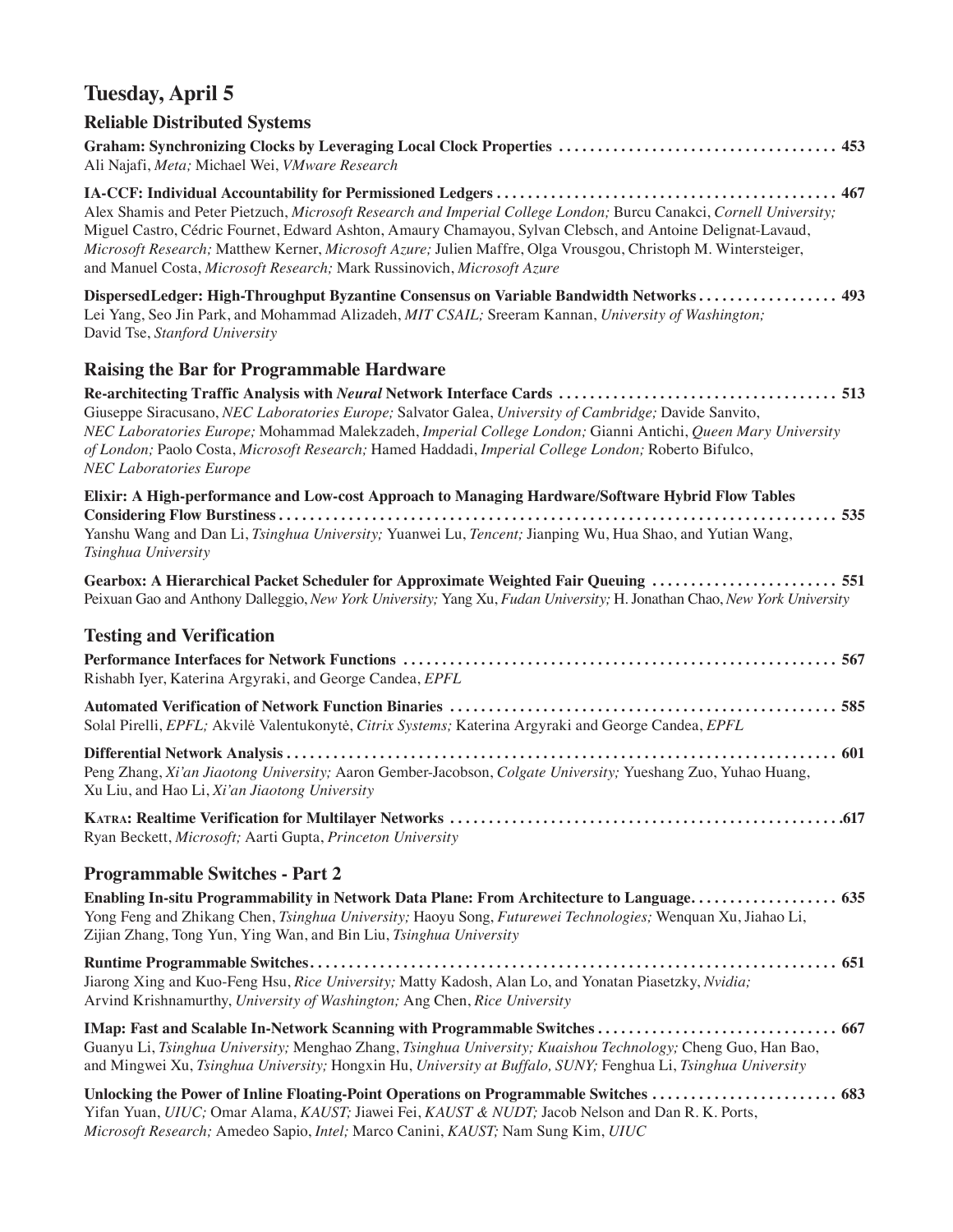### **Sketch-based Telemetry Dynamic Scheduling of Approximate Telemetry Queries . . . . . . . . . . . . . . . . . . . . . . . . . . . . . . . . . . . . . . . . . . . . . . . . 701** Chris Misa, Walt O'Connor, Ramakrishnan Durairajan, and Reza Rejaie, *University of Oregon;* Walter Willinger, *NIKSUN, Inc.*  **HeteroSketch: Coordinating Network-wide Monitoring in Heterogeneous and Dynamic Networks . . . . . . . . . . . . . . 719** Anup Agarwal, *Carnegie Mellon University;* Zaoxing Liu, *Boston University;* Srinivasan Seshan, *Carnegie Mellon University* **SketchLib: Enabling Efficient Sketch-based Monitoring on Programmable Switches . . . . . . . . . . . . . . . . . . . . . . . . . 743** Hun Namkung, *Carnegie Mellon University;* Zaoxing Liu, *Boston University;* Daehyeok Kim, *Carnegie Mellon University and Microsoft;* Vyas Sekar and Peter Steenkiste, *Carnegie Mellon University* **Transport Layer - Part 2 An edge-queued datagram service for all datacenter traffic . . . . . . . . . . . . . . . . . . . . . . . . . . . . . . . . . . . . . . . . . . . . . . 761** Vladimir Olteanu, *Correct Networks and University Politehnica of Bucharest;* Haggai Eran, *Technion and NVIDIA;*  Dragos Dumitrescu, *Correct Networks and University Politehnica of Bucharest;* Adrian Popa and Cristi Baciu, *Correct Networks;* Mark Silberstein, *Technion;* Georgios Nikolaidis, *Intel;* Mark Handley, *UCL and Correct Networks;*  Costin Raiciu, *Correct Networks and University Politehnica of Bucharest* **Backpressure Flow Control . . . . . . . . . . . . . . . . . . . . . . . . . . . . . . . . . . . . . . . . . . . . . . . . . . . . . . . . . . . . . . . . . . . . . . . . . 779** Prateesh Goyal, *MIT CSAIL;* Preey Shah, *IIT Bombay;* Kevin Zhao, *University of Washington;* Georgios Nikolaidis, *Intel, Barefoot Switch Division;* Mohammad Alizadeh, *MIT CSAIL;* Thomas E. Anderson, *University of Washington*  **Packet Order Matters! Improving Application Performance by Deliberately Delaying Packets . . . . . . . . . . . . . . . . 807** Hamid Ghasemirahni, Tom Barbette, Georgios P. Katsikas, and Alireza Farshin, *KTH Royal Institute of Technology;*  Amir Roozbeh, *KTH Royal Institute of Technology and Ericsson Research;* Massimo Girondi, Marco Chiesa, Gerald Q. Maguire Jr., and Dejan Kostić, *KTH Royal Institute of Technology* **Troubleshooting Buffer-based End-to-end Request Event Monitoring in the Cloud . . . . . . . . . . . . . . . . . . . . . . . . . . . . . . . . . . . . . . . . . 829** Kaihui Gao, *Tsinghua University and Alibaba Group;* Chen Sun, *Alibaba Group;* Shuai Wang and Dan Li, *Tsinghua University;* Yu Zhou, Hongqiang Harry Liu, Lingjun Zhu, and Ming Zhang, *Alibaba Group* **Characterizing Physical-Layer Transmission Errors in Cable Broadband Networks . . . . . . . . . . . . . . . . . . . . . . . . . 845** Jiyao Hu, Zhenyu Zhou, and Xiaowei Yang, *Duke University* **How to diagnose nanosecond network latencies in rich end-host stacks . . . . . . . . . . . . . . . . . . . . . . . . . . . . . . . . . . . . . 861** Roni Haecki, *ETH Zurich;* Radhika Niranjan Mysore, Lalith Suresh, Gerd Zellweger, Bo Gan, Timothy Merrifield,

### **Wireless - Part 2**

and Sujata Banerjee, *VMware;* Timothy Roscoe, *ETH Zurich*

**CurvingLoRa to Boost LoRa Network Throughput via Concurrent Transmission . . . . . . . . . . . . . . . . . . . . . . . . . . . 879** Chenning Li, *Michigan State University;* Xiuzhen Guo, *Tsinghua University;* Longfei Shangguan, *University of Pittsburgh & Microsoft;* Zhichao Cao, *Michigan State University;* Kyle Jamieson, *Princeton University*

**PLatter: On the Feasibility of Building-scale Power Line Backscatter . . . . . . . . . . . . . . . . . . . . . . . . . . . . . . . . . . . . . . 897** Junbo Zhang, *Carnegie Mellon University;* Elahe Soltanaghai, *University of Illinois at Urbana-Champaign;*  Artur Balanuta, Reese Grimsley, Swarun Kumar, and Anthony Rowe, *Carnegie Mellon University*

**Passive DSSS: Empowering the Downlink Communication for Backscatter Systems . . . . . . . . . . . . . . . . . . . . . . . . . 913** Songfan Li, Hui Zheng, Chong Zhang, Yihang Song, Shen Yang, Minghua Chen, and Li Lu, *University of Electronic Science and Technology of China* (*UESTC*)*;* Mo Li, *Nanyang Technological University* (*NTU*)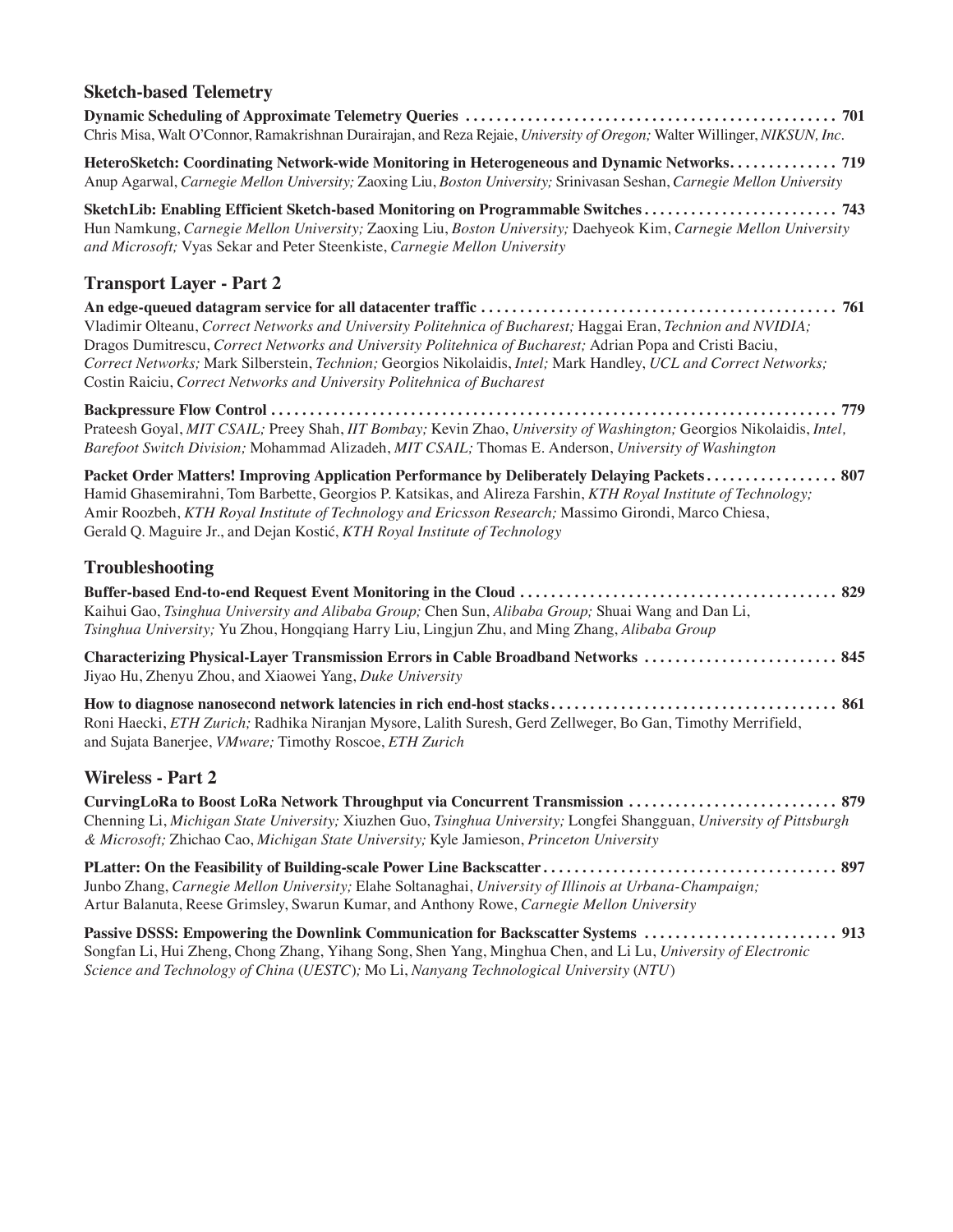## **Wednesday, April 6**

### **Operational Track - Part 2**

**Check-N-Run: a Checkpointing System for Training Deep Learning Recommendation Models . . . . . . . . . . . . . . . 929** Assaf Eisenman, Kiran Kumar Matam, Steven Ingram, Dheevatsa Mudigere, Raghuraman Krishnamoorthi, Krishnakumar Nair, and Misha Smelyanskiy, *Facebook;* Murali Annavaram, *Facebook and USC*

**MLaaS in the Wild: Workload Analysis and Scheduling in Large-Scale Heterogeneous GPU Clusters . . . . . . . . . . 945** Qizhen Weng, *Hong Kong University of Science and Technology and Alibaba Group;* Wencong Xiao, *Alibaba Group;*  Yinghao Yu, *Alibaba Group and Hong Kong University of Science and Technology;* Wei Wang, *Hong Kong University of Science and Technology;* Cheng Wang, Jian He, Yong Li, Liping Zhang, Wei Lin, and Yu Ding, *Alibaba Group*

**Evolvable Network Telemetry at Facebook . . . . . . . . . . . . . . . . . . . . . . . . . . . . . . . . . . . . . . . . . . . . . . . . . . . . . . . . . . . . 961** Yang Zhou, *Harvard University;* Ying Zhang, *Facebook;* Minlan Yu, *Harvard University;* Guangyu Wang, Dexter Cao, Eric Sung, and Starsky Wong, *Facebook*

### **Edge IoT Applications**

**SwarmMap: Scaling Up Real-time Collaborative Visual SLAM at the Edge . . . . . . . . . . . . . . . . . . . . . . . . . . . . . . . . 977** Jingao Xu, Hao Cao, and Zheng Yang, *Tsinghua University;* Longfei Shangguan, *University of Pittsburgh & Microsoft;*  Jialin Zhang, Xiaowu He, and Yunhao Liu, *Tsinghua University*

**In-Network Velocity Control of Industrial Robot Arms . . . . . . . . . . . . . . . . . . . . . . . . . . . . . . . . . . . . . . . . . . . . . . . . . . 995** Sándor Laki and Csaba Györgyi, *ELTE Eötvös Loránd University, Budapest, Hungary;* József Pető, *Budapest University of Technology and Economics, Budapest, Hungary;* Péter Vörös, *ELTE Eötvös Loránd University, Budapest, Hungary;*  Géza Szabó, *Ericsson Research, Budapest, Hungary*

**Enabling IoT Self-Localization Using Ambient 5G Signals . . . . . . . . . . . . . . . . . . . . . . . . . . . . . . . . . . . . . . . . . . . . . . 1011** Suraj Jog, Junfeng Guan, and Sohrab Madani, *University of Illinois at Urbana Champaign;* Ruochen Lu, *University of Texas at Austin;* Songbin Gong, Deepak Vasisht, and Haitham Hassanieh, *University of Illinois at Urbana Champaign*

#### **Cloud Scale Services**

| Accelerating Collective Communication in Data Parallel Training across Deep Learning Frameworks 1027<br>Joshua Romero, NVIDIA, Inc.; Junqi Yin, Nouamane Laanait, Bing Xie, and M. Todd Young, Oak Ridge National<br>Laboratory; Sean Treichler, NVIDIA, Inc.; Vitalii Starchenko and Albina Borisevich, Oak Ridge National Laboratory;<br>Alex Sergeev, Carbon Robotics; Michael Matheson, Oak Ridge National Laboratory |
|---------------------------------------------------------------------------------------------------------------------------------------------------------------------------------------------------------------------------------------------------------------------------------------------------------------------------------------------------------------------------------------------------------------------------|
| Jashwant Raj Gunasekaran, Cyan Subhra Mishra, Prashanth Thinakaran, Bikash Sharma, Mahmut Taylan Kandemir,<br>and Chita R. Das, The Pennsylvania State University                                                                                                                                                                                                                                                         |
| Data-Parallel Actors: A Programming Model for Scalable Query Serving Systems 1059<br>Peter Kraft, Fiodar Kazhamiaka, Peter Bailis, and Matei Zaharia, Stanford University                                                                                                                                                                                                                                                 |
| Khaled Diab, Parham Yassini, and Mohamed Hefeeda, Simon Fraser University                                                                                                                                                                                                                                                                                                                                                 |

#### **ISPs and CDNs**

| Khaled Diab and Mohamed Hefeeda, Simon Fraser University                                                           |
|--------------------------------------------------------------------------------------------------------------------|
|                                                                                                                    |
| Debopam Bhattacherjee, ETH Zürich; Waqar Aqeel, Duke University; Sangeetha Abdu Jyothi, UC Irvine and VMware       |
| Research; Ilker Nadi Bozkurt, Duke University; William Sentosa, UIUC; Muhammad Tirmazi, Harvard University;        |
| Anthony Aguirre, UC Santa Cruz; Balakrishnan Chandrasekaran, VU Amsterdam; P. Brighten Godfrey, UIUC and VMware;   |
| Gregory Laughlin, Yale University; Bruce Maggs, Duke University and Emerald Technologies; Ankit Singla, ETH Zürich |

**Configanator: A Data-driven Approach to Improving CDN Performance. . . . . . . . . . . . . . . . . . . . . . . . . . . . . . . . . . 1135** Usama Naseer and Theophilus A. Benson, *Brown University*